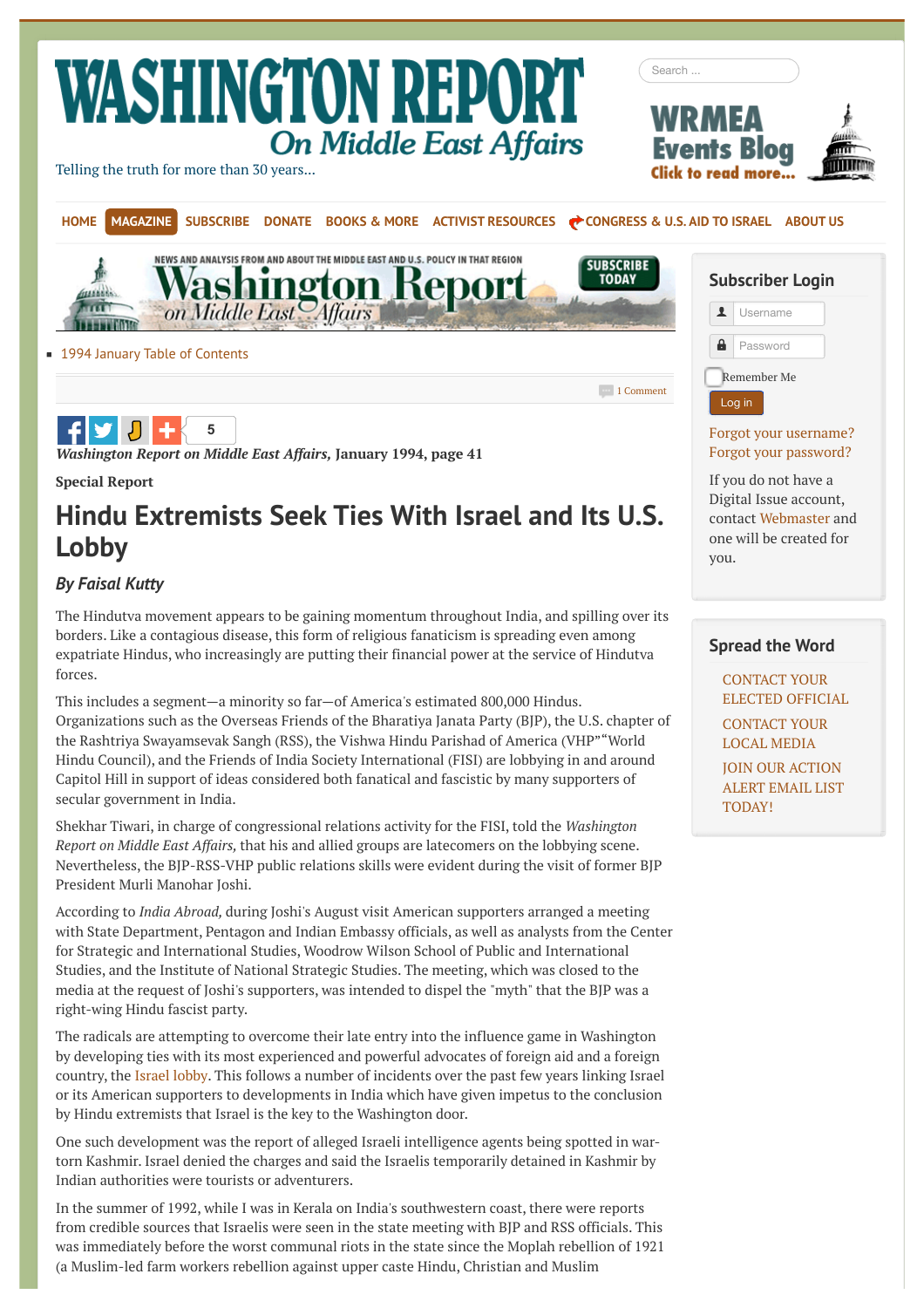landowners).

Prior to the 1992 clashes, Kerala had been a model of communal harmony, even though it is one of the most religiously diverse Indian states with a population that is 60 percent Hindu, 20 percent Muslim and 20 percent Christian. Kerala's former thriving Jewish community has emigrated en masse, largely to Israel, and now numbers only 22 persons.

Early last year, the Federation of Assemblies of Muslim Youth of Sri Lanka wrote a letter to Indian Prime Minister P.V. Narasimha Rao linking the rise in anti-Muslim sentiments in India with the resumption of relations with Israel. The letter stated that in Sri Lanka "the first major communal clash between the [island nation's] Muslims and Tamils occurred within a year" of the opening of an Israeli interests section in the U.S. Embassy in Colombo. The section was subsequently ordered closed by the late President Ranasinghe Premadasa. The Federation urged Rao to take the same action in regard to Israeli representation in India.

All this may be the result of nothing more than conjecture. But reports indicate that BJP-RSS-VHP supporters in the U.S. would like to see a Zionist-Hindu alliance and are striving hard to develop it. The extremist leaders seem to have intensified their new courtship right after India established full diplomatic relations with Israel in January 1992.

The Hindu-chauvinist BJP, RSS, VHP and the Shiv Sena (Army of Shiva, the Hindu god of destruction) are the main groups which orchestrated the destruction of the Babri Masjid (Ayodhya Mosque) and the subsequent massacres of Muslims in Bombay and elsewhere in India. The same groups also welcomed and celebrated Israeli Foreign Minister Shimon Peres' visit to India on May 17, 1993, and the closer ties with Israel which ensued. The Peres group was the highest-ranking Israeli delegation ever to visit India.

Among leading Indian media reporting attempts by BJP-RSS-VHP leaders to get closer both to Israel and to the Zionist lobby in Washington is *The Times of India.* A Washington, DC report in its Aug. 1, 1993 edition noted that although the extent of such efforts cannot be documented, "what nevertheless remains a fact is the persistent lobbying by Sangh Parivar supporters here."

Such efforts by the Hindu fascists are ironic. The leading mind and former chair of the Hindu extremist RSS, the late Guru M.S. Golwalkar, in his now-famous work *Our Nationhood,* wrote of his admiration for Adolf Hitler and suggested that the "race purification" carried out by Hitler was a perfect example to be followed by Hindu nationalists in dealing with India's claimed 150 million Muslims as well as its Christians, Sikhs, Buddhists and other minorities, all of whom should be denied even basic citizens' rights.

#### **Access to U.S. Policymakers**

The BJP-RSS-VHP supporters in the U.S., whom many believe are providing a significant percentage of the financing required by the fascists in India, now have undertaken another task on behalf of those extremists. This is to obtain access to U.S. policymakers in order to ensure that they do not undermine the campaign of Hindu chauvinists to come to power in New Delhi.

The latest attempt to gain legitimacy was through the Global Vision 2000 conference held last Aug. 6 to 8 in Washington, DC. The aim was to gain acceptance of the World Hindu Council (VHP) in North America, even though it is banned in India.

The Washington effort was unsuccessful in appealing to the broader Hindu and non-Hindu Indian community in the U.S. (which numbers more than one million), according to Thomas Abraham, founder and former president of the New York based National Federation of Indian Associations. "They used the name of Swami Vivekan and, who has broad appeal, but the conference catered to the membership of the BJP-RSS-VHP," he told the *Washington Report on Middle East Affairs.*

Prominent leaders from India who took part included VHP President Ashok Singhal, RSS leader K.C. Sudarshan, Murli Manohar Joshi and Uma Bharati, a fiery female leader. Singhal was quoted in the Aug. 31, 1993 issue of *India Today* as predicting that "America will realize with this program that Hindutva has asserted itself and now there is no force that can stop it."

The BJP-RSS-VHP leaders in the U.S. make no secret of their admiration for the influential position enjoyed by Israel's supporters in the United States and their desires to make use of it. "The Jewish lobby has a great understanding of the political process in the U.S.," according to Tiwari, of the Denver-based FISI, which supports the radical groups in India. "They have been very favorable to India's interests."

FISI evolved from the Indians for Democracy Movement (IDM), formed in response to Prime Minister Indira Gandhi's emergency rule in 1975. Tiwari told the *Washington Report on Middle East Affairs,* that "our efforts at lobbying are new and weak so we seek guidance from the Jewish lobby and they have helped us whenever they can."

In its Aug. 1 article, *The Times of India* reported that Hindutva leaders also have met both with



7 days Caspian Sea, Iran, Sep 8 Oct=\$1.295

10 days Discover Iran, Sep & Oct=\$1.595

14 days Cultural Iran, Sep & Oct  $=$ \$2.050

14 days Iran and Turkey, Sep & Oct =\$2,500

11 days Best of Turkey, Sep & Oct  $= $1,595$ 

10 days Explore Egypt including a 3 night cruise on Nile River in Oct Sth.

 $2015 = $1,590$ 

9 days Discover Cuba, Nov 6,20; Dec 4 = \$2,459

10 days Multi-Country Europe, Aug 27, Sep 24, Oct 1=\$1,869

11 days Best of China, Sep & Oct  $=$ \$2.529

10 days Explore India, Sep, Oct, Nov =  $$1,595$ 

The prices above are for land only. For details and more tours, visit ww.iahantours.biz



**Remembering [Richard H. Curtiss](http://www.wrmea.org/remembering-richard-h.-curtiss-june-131927-jan.-31-2013.html) (06/13/1927- 01/31/2013)**

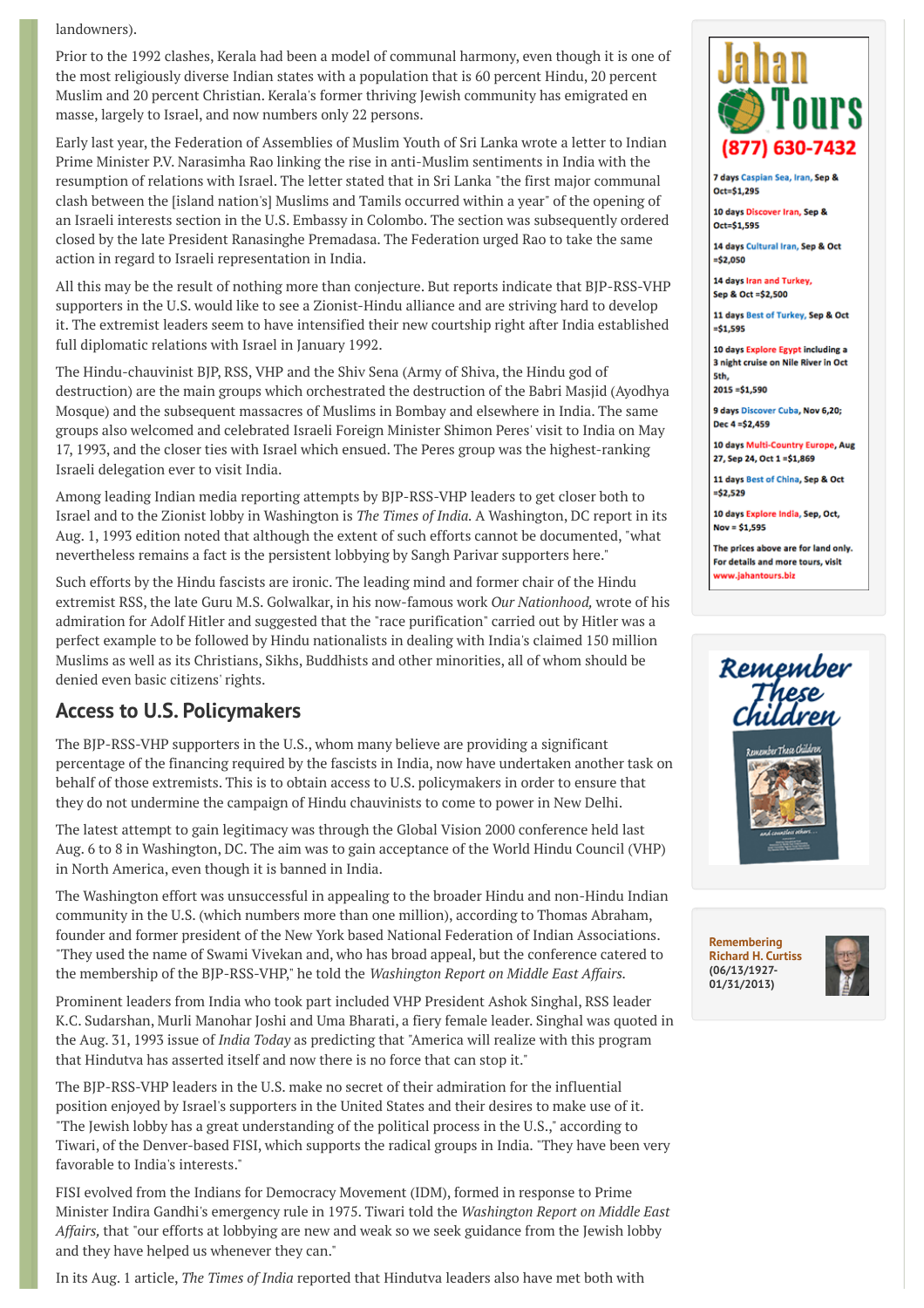Clinton administration officials and with Zionist leaders to bring about a favorable attitude toward the rising Hindutva tide in India. "It is a known practice that whenever senior BJP leaders visit the U.S.," *The Times of India* reported, "meetings are scheduled with Jewish groups . . . experts from prestigious think tanks such as the Carnegie Endowment for International Peace and, if possible, State Department officials."

The Hindutva supporters probably also were encouraged by Shimon Peres' statement during his May visit that Israel supports India on the Kashmir issue and that it would support any moves by the U.S. to declare Pakistan a terrorist state. In return, Peres said, he expects India to vote differently in the international arena on issues affecting Israel. This latter statement was in reference to the fact that India has been a consistent supporter of many Organization of Islamic Conference (OIC) positions in various international arenas.

Israel and its supporters obviously view the extremists' attempts to befriend them positively, since this is a shift from the position generally held by Indians since the days of Mohandas K. Gandhi. Gandhi said that "Palestine *belongs* to the Arabs in the same sense that England belongs to the English."

#### **"Gandhi on Zionism"**

He stated unequivocally that it was "wrong and inhuman to impose the Jews on the Arabs. What is going on in Palestine today *cannot* be justified by any moral code of conduct." Gandhi bluntly described the idea of handing over Palestine to the Jews as a "crime against humanity." The champion of nonviolence also stated that "according to the accepted canons of right and wrong, nothing can be said against the Arab resistance in the face of overwhelming odds."

Much of this seems forgotten by Hindu extremists in their rush to capitalize on Israeli influence in Washington by promising Israel economic and military as well as political benefits if they come to power in New Delhi. The Indian media is full of statements by BJP officials questioning why India is sacrificing a "beneficial relationship with Israel for fear of a few Arab despots."

Some analysts note that such Hindu extremists believe that they can make such statements with impunity because no matter how close India gets to Israel, there will be no reaction from most Arab and Muslim states. The Indian government realizes, however, that India benefits far more from its present broad ties with the Muslim world than it can ever benefit from supporting Israel.

There are hundreds of thousands of Indians working in the Middle East and providing India with billions of dollars in direct remittances. Their acceptance as trusted employees at all levels in Middle East states also eases the dismal employment situation at home.

According to the Institute of Development Studies in Trivandrum, the capital of Kerala, the direct benefit to Kerala alone from its more than 150,000 workers in the Gulf amounts to 25 percent of its GDP. The Muslim world also has provided an open market for Indian exports""from agricultural produce to manufactured goods.

Commenting on the increased media attention focused on their lobbying initiatives, Tiwari says that "Our efforts are only attracting attention because of the growing perception that the BJP will come to power in the next election."

Such attention, however, appears to be well deserved. Many India-watchers believe that if the BJP came to power at the national level, the pluralistic society of India as it exists today would soon be relegated to the realm of vanished "golden ages" in the subcontinent's long and colorful past.

*Faisal Kutty is a free-lance writer presently living in Ottawa.*

#### **Most Popular Articles in this Issue**

- [1994 January Table of Contents...](http://www.wrmea.org/1994-january/1994-january-table-of-contents.html)
- [Toll of Bosnian Rape and Death Camps Increases Steadily...](http://www.wrmea.org/1994-january/toll-of-bosnian-rape-and-death-camps-increases-steadily.html)
- [From the Hebrew Press: Israeli Cultivation of Cuba Reflects Contempt for U.S. Policies...](http://www.wrmea.org/1994-january/from-the-hebrew-press-israeli-cultivation-of-cuba-reflects-contempt-for-u.s.-policies.html)
- [Who Killed Albert Glock?: After Two Years, Archeologist's Murder Remains Unsolved...](http://www.wrmea.org/1994-january/who-killed-albert-glock-after-two-years-archeologist-s-murder-remains-unsolved.html)
- [Personality: Journalist Roni Ben-Efrat: Building Israeli Opposition to Occupation...](http://www.wrmea.org/1994-january/personality-journalist-roni-ben-efrat-building-israeli-opposition-to-occupation.html)



### **Together we** cultivate hope



Since 1978, UPA has contributed to the long-term socioeconomic and cultural development of Palestinian society in the West Bank, Gaza Strip and refugee camps throughout the Middle East.